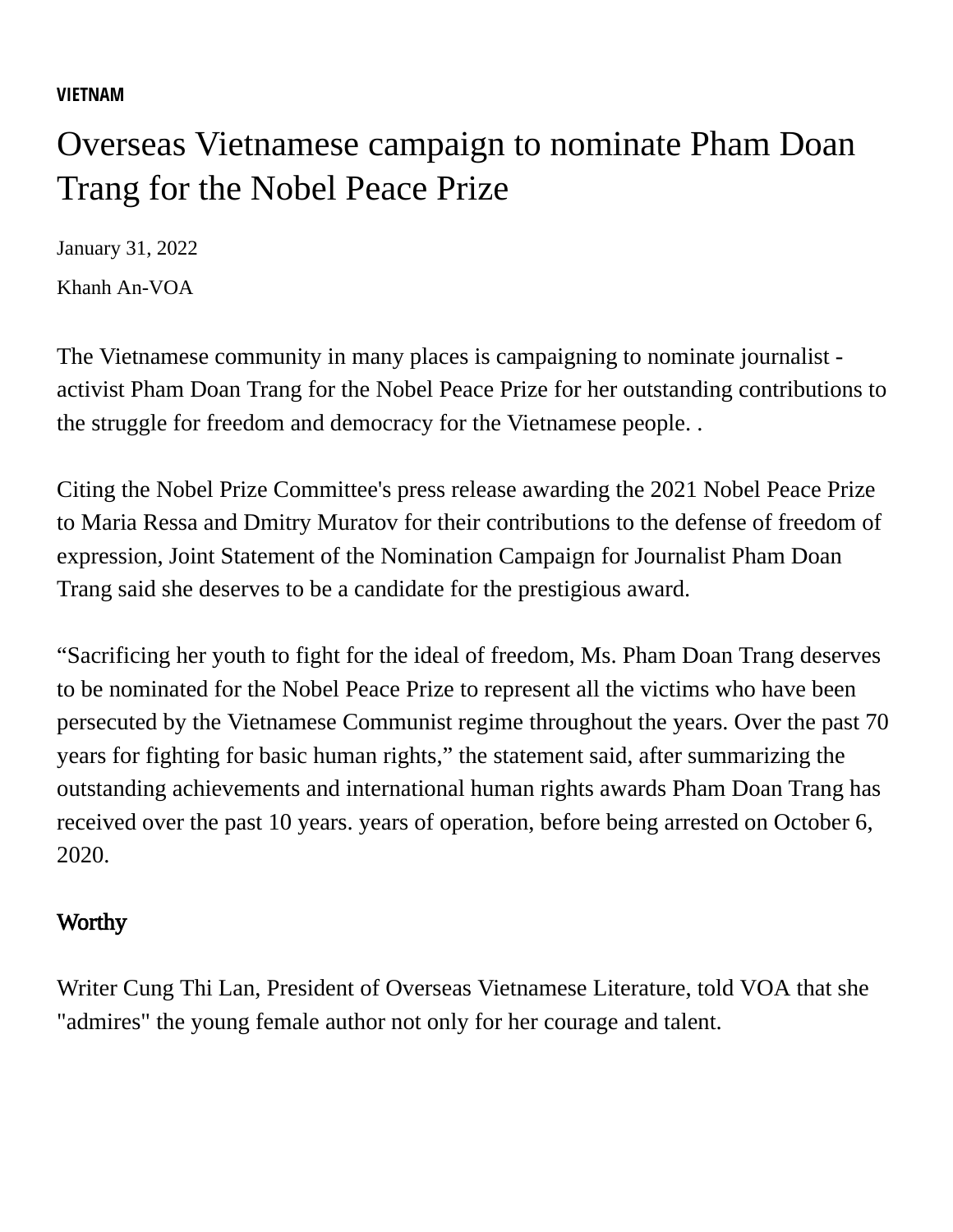"Pham Doan Trang demands more, that is democratic freedom for the whole of Vietnam, not freedom for only Pham Doan Trang. This is very difficult. That is a very big goal, the desire for the whole nation, not just selfishness for herself", the female writer who is living in the US said about one of the reasons why she supported the nomination campaign. Pham Doan Trang.

Ms. Cung Thi Lan and Writers of Vietnam Overseas, a branch of Writers International, have organized many activities in support of human rights in Vietnam over the years. She is also the one who wrote a letter asking Vice President Kamala Harris during his visit to Vietnam last year to bring up human rights issues and demand the release of Pham Doan Trang and other imprisoned authors in Hanoi.

Talking about the face of the young generation of writers, writer Cung Thi Lan said: "When I follow and read the biographies and works of each individual fighting for Vietnam, I see that each person has I like the positives. But with Pham Doan Trang, I personally think Pham Doan Trang deserves the Nobel Peace Prize. Firstly, Pham Doan Trang is female. Prison is not easy for women, and Pham Doan Trang's works are captivating. For the Nobel Prize, it's not just the individual who has the courage that their pen attracts the reader. I think that has led to everyone, not only the Vietnamese community, but if you follow them, you will see in the world, such as on the International Literature page, Van Pen Anh, Van Pen Duc ... then you will see a lot of things. People around the world support author Pham Doan Trang".

Sharing the same comment with writer Cung Thi Lan, Doctor Do Van Hoi, co-chair of the Vietnam Council for Foreign Affairs and Domestic Affairs, told VOA that journalist Pham Doan Trang makes him admire her courage. and her very peaceful way of fighting.

"The people who fight are very respectable, under a regime that is always under threat," he said. Second, she fights very peacefully. And thirdly, she can speak out all about fighting for Vietnam, which currently does not have freedom of democracy and freedom of speech. Which she dares is the fight for freedom of speech and book publishing in the country. Books are very useful to people of all times and places."

## Bringing hope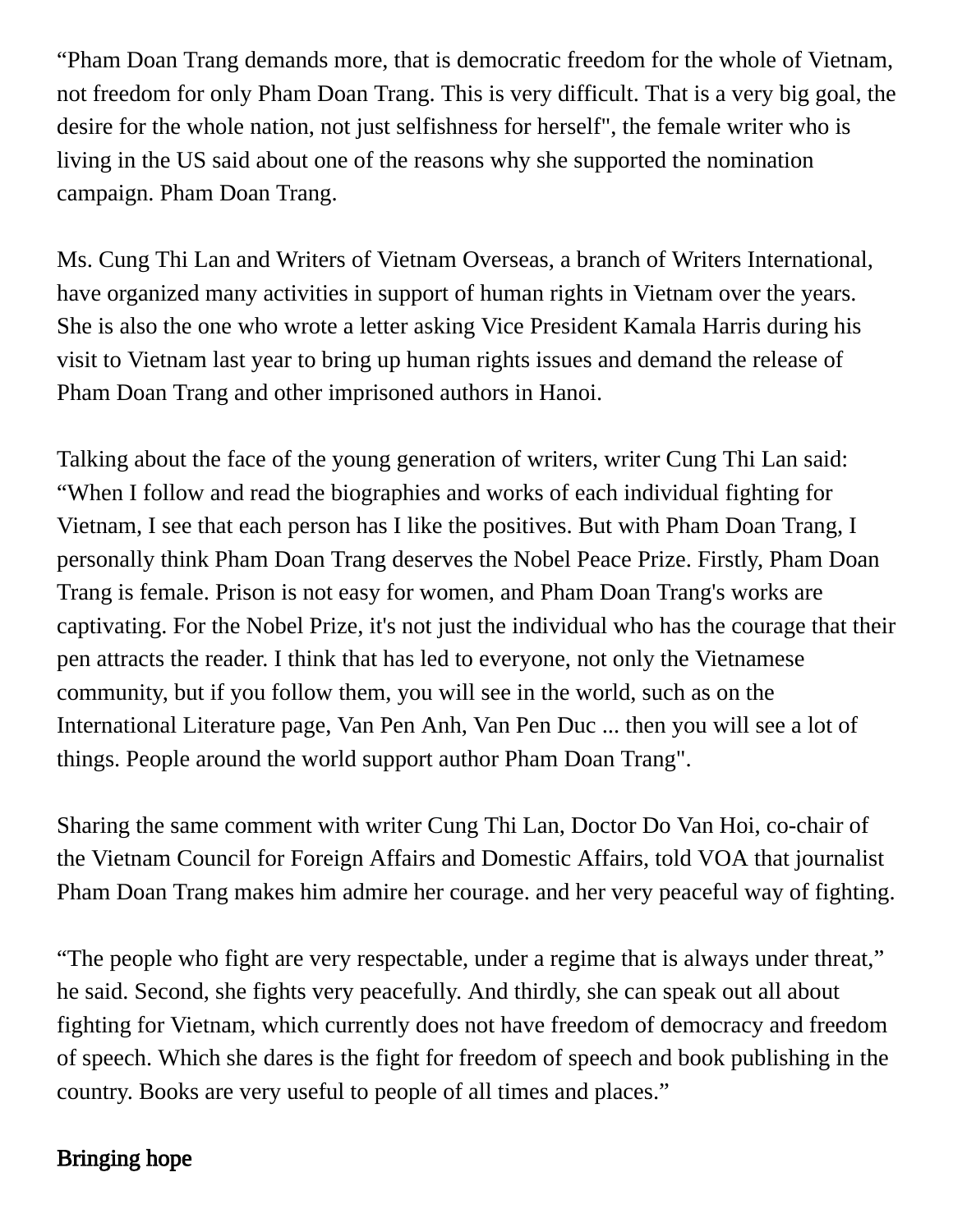Born after 1975, Pham Doan Trang belongs to the generation called "raised under the socialist school roof". But she, along with many other young activists, has brought "hope" about a better future in Vietnam to people of the previous generation, especially those who have been able to live and breathe a "natural" atmosphere. "do, democracy" in the South before 1975, according to Dr. Do Van Hoi.

"In a socialist environment, of course those who follow the government will benefit, and those who go against it will be severely persecuted. However, Ms. Pham Doan Trang spoke according to the conscience of humanity, not against anything, that is freedom, democracy and human rights. If the young generation can follow that, it will be very beneficial for our country," said Dr. Association expressed to VOA.

Writer Cung Thi Lan believes that there are two factors that have made a young generation "intelligent", not falling into the orbit of "indoctrinated" of the socialist education system. That is the "smart" characteristic of Vietnamese people and the development of technology, especially the emergence of the internet and social networks.

"Thanks to the Internet and a lot of information online, children learn, learn and find that what they learn in school or what is propagated in society is completely different from the knowledge that they acquire. from the internet".

In addition to co-founding the Law Faculty Magazine, specializing in disseminating knowledge and information on law, politics and human rights, Pham Doan Trang's famous works such as Popular Politics, Nonviolent Resistance, The prison raising manual... are works written by Trang in the most "popular" way, but have the ability to "liberate" many people, and become works that make the authorities panic, according to his assessment. of the Joint Declaration.

In a letter written on May 27, 2019, more than a year before her arrest, Pham Doan Trang said she had three wishes for the community to fulfill. It is campaigning to pass a new election law, a new law on organization of the National Assembly; promoting her books and turning her imprisonment into an opportunity for democrats to negotiate with the state; demanded the passage of a new electoral law and a new parliamentary organization law.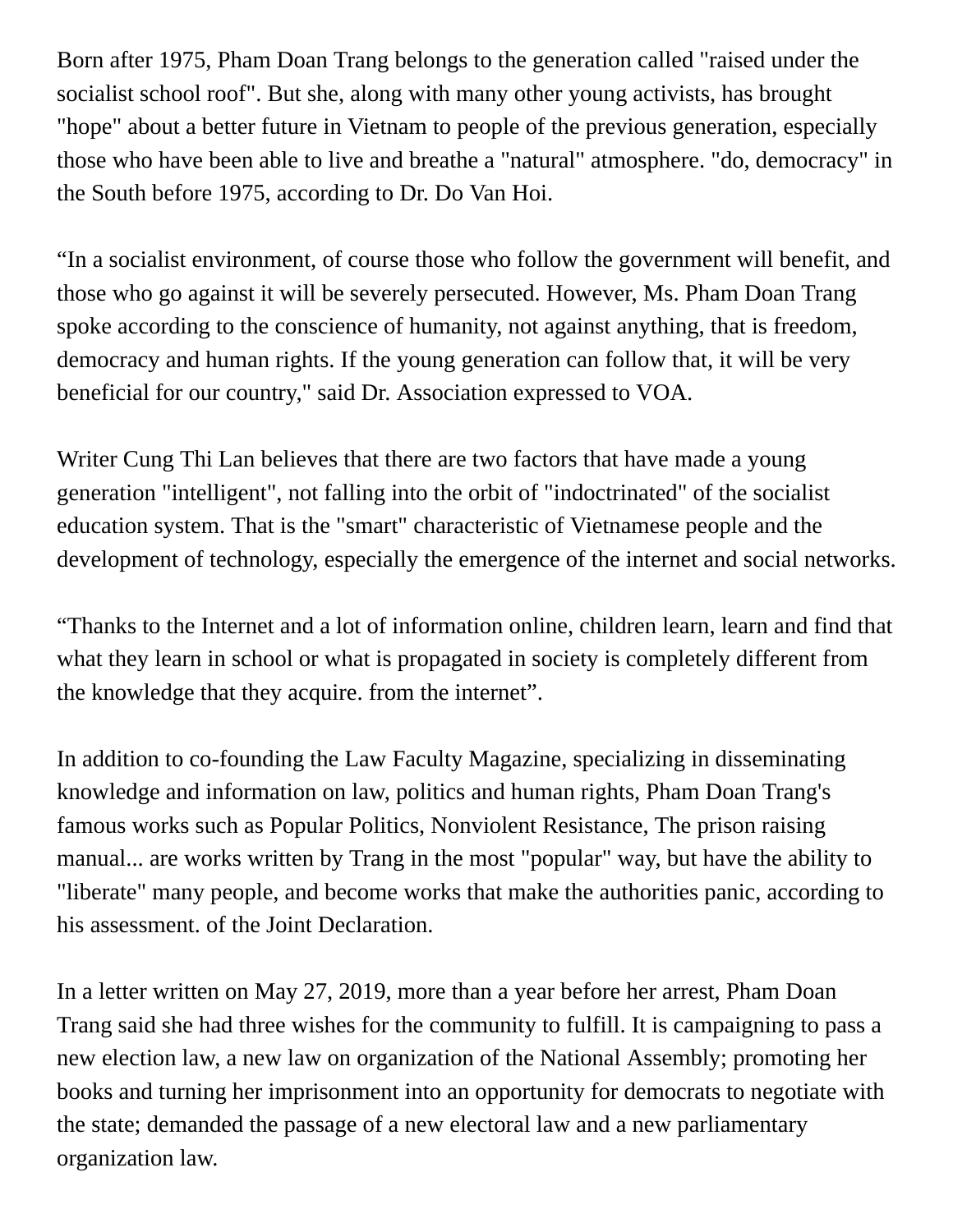Pham Doan Trang's contributions to democracy and human rights have been recognized by many international organizations through awards such as the Homo Homini Prize of the People in Need in Czechoslovakia (2017), the Vietnam Human Rights Award. of the Vietnam Human Rights Network (2018), the Press Freedom award of Reporters Without Borders (2019) and most recently the Martin Ennals Award of the human rights organization in Geneva, Switzerland, has been awarded. was given to her on January 19, 2022, after Pham Doan Trang was sentenced to nine years in prison for conducting propaganda against the Socialist Republic of Vietnam.

According to writer Cung Thi Lan, one of the important criteria for candidates for the Nobel Peace Prize is that they must be free from fear, not bound or influenced by any censorship or censorship. which control.

"When a writer writes without fear, that is, writes with the right conscience, with good intentions, then (deserves) the Nobel Prize. I see some writers who are afraid that they will get this or that when they write it down. But living in society in Vietnam, how can you not be afraid. There will be direct or indirect attacks. But for Pham Doan Trang, I think I have to admire the author Pham Doan Trang, because (under such circumstances) Pham Doan Trang dares to say and write that he only wants freedom and democracy for the entire nation, not for the whole nation. right me out of jail for me. That appeals to me very much."

In the context of his father's generations, who shed their blood for the ideal of freedom and democracy during wartime, are gradually passing away, Dr. Do Van Hoi said that examples of peaceful, courageous and effective struggles like Pham Doan Trang are a "very welcome" signal for the future of the country.